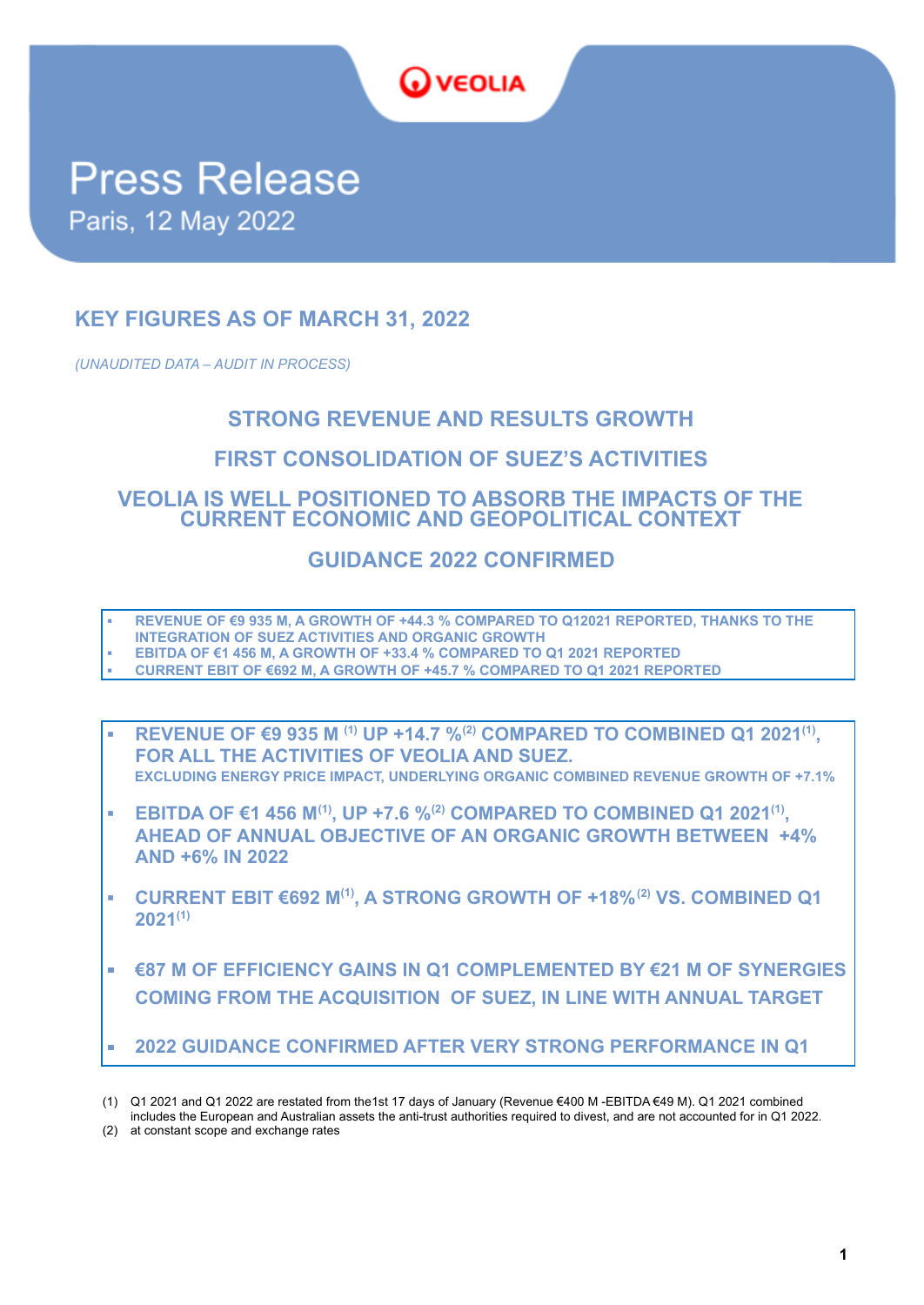**Antoine Frérot, Veolia's Chairman & CEO commented***: "For Veolia, 2022 has started very well, despite the effects of the war in Ukraine on the global economy, exacerbated by Covid restrictions in China. For Veolia, the main highlight of these opening months was, of course, welcoming the Suez teams from January 19. The ease of this integration confirmed our conviction: that Veolia and Suez employees share the same culture and have the same concern for performance and excellence in addressing ecological issues. In terms of numbers, revenue growth obviously reflects the first-time consolidation of Suez assets, but also benefited fully from good trends in our markets and the many innovations and added-value offerings that we have developed for several years. Compared to the combined revenue of the new entity, the Group's organic growth was particularly robust at +14.7%. This good business momentum is reflected in strong growth of results, with EBITDA of +7.6% and* Current EBIT of +18%, thanks to ongoing strict cost discipline and the efficiency of our tariff indexation *and hedging models, which allowed us to absorb the impacts of inflation on our costs, particularly in energy. Once again, Veolia has demonstrated the resilience, the adaptability and the dynamics of a great champion of ecological transformation. These very strong results enable us to confirm all our short and medium term objectives."*

#### *\*\*\*\*\*\*\*\*\*\*\*\*\*\*\*\*\*\*\*\**

- Revenue of €9 935 M, up 44.3% at constant exchange rates vs. Q1 2021 reported, due to a scope effect of €1 878 M mainly coming from the integration of Suez's assets (€1 890 M) and from an organic **growth of €1 137 M (+16.7 %).**
- **Compared to 31 March 2021 combined, revenue growth at constant scope and exchange rates was +14.7%.**

#### *Revenue evolution by effect was as follows:*

- Exchange rate effect was +€165 M reflecting mainly the evolution of US dollar, sterling pound and Chinese Renminbi, partially offset by a decrease of polish zloty and Latin American currencies.
- The scope effect was - $€84$  M including mainly the impact of the integration of Osis by Sarp (+ $€66$  M) offset by the asset divestitures in Scandinavia in 2021 (-€71 M) and, on Suez side, by the asset divestitures in Australia and the remedies in the EU (hazardous waste business in France accounted for as assets for sale).
- The Commerce / Volumes / Works effect reached +€326 M, thanks to good volumes notably in Energy and construction activities strongly up compared to Q1 2021.
- The weather impact was -€57 M mainly in Energy in Central and Eastern Europe due to a mild winter, and in Chile due to a cool summer.
- The energy price impact was +€657 M, due to the increase in heat and electricity prices in Central and Eastern Europe.
- The recycled materials price impact reached +€135 M, and came from the increase of recycled paper and cardboard prices in France, Germany and the UK.
- Service prices continued to be well oriented, leading to a favorable impact of +€200 M, due mostly to tariff revisions in Waste (+3.4%) and in Water (+2.4%)

*By operational segment and at constant scope and exchange rates, the evolution compared to Q1 2021 combined was as follows:*

▪ Revenue in **France and Hazardous Waste Europe** was €2 298 millions, +5.4% at constant scope and exchange rates vs. Q1 2021 combined: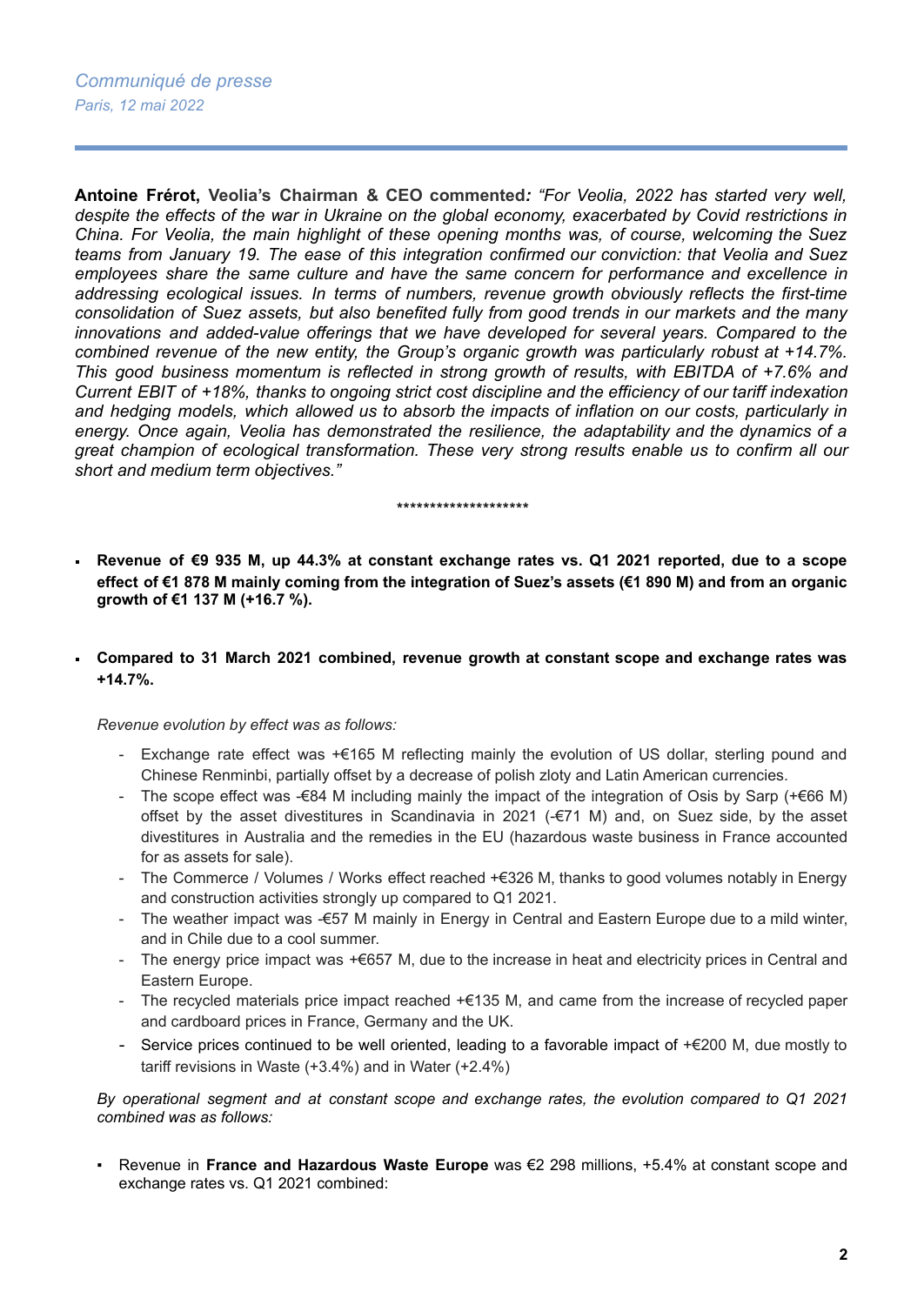- **Water in France** revenue was slightly down (-2.3%) due to lower volumes partially offset by tariff indexation (+2.5%).
- **Waste in France** progressed by de +7% and benefited from the increase in recycled materials prices notably paper and cardboard, and favorable tariff revisions.
- **Hazardous waste Europe** revenue was up +6.8 %, with a good commercial momentum in liquid waste and industrial maintenance, increased volumes and prices in a favorable context of high oil prices and beneficial tariff revisions.
- **SADE** (waterworks) revenue grew strongly, by +21.6%, benefiting from a good commercial momentum in France.
- Revenue in **Rest of Europe** reached €4 523 M, an organic growth of +26.8% vs. combined Q1 2021, thanks notably to increased energy and recycled materials prices.
	- In **Central and Eastern Europe**, revenue was €2 426 M, up +34.2%. This progression is mostly attributable to :
		- o Favorable tariff indexations in Energy (Poland, Hungary, Czech Republic and Romania) and in Water (Czech Republic and Romania), increased volumes (Poland and Czech Republic) despite an adverse weather impact in Energy (-€52 M).
		- $\circ$  Strong increase in recycled material prices (notably paper, cardboard and plastic) and in energy prices, and good waste C&I volumes in Germany.
	- In **Northern Europe**, revenue reached €1 210 M, up +12.5%. This progression is mostly attributable to the UK and Ireland, up +11.3 % at constant scope and exchange rates due to increased energy prices and volumes, higher recycled materials prices (paper and plastics), and a very good waste-to-energy performance (availability rate of 97.5 % in 2022 vs. 94.4 % in 2021). In Belgium, organic growth was +20.6% vs. 31 March 2021 combined, due to strong operational performance including for waste recycling and incineration activities of Suez.
	- In **Italy**, organic growth was +66.5 % thanks to the start-up of the contracts won in 2021 and the very favorable impact of energy prices.
	- In **Spain and Portugal**, revenue progressed by 15%, thanks to the very favorable impact of energy prices, and in the Water activity of Suez in Spain, thanks to strong works and good volumes.
- Revenue in Rest of the World reached €2 575 M, an organic growth of +7.8%, with a progression in all geographies :
	- Revenue grew by +11.4% in **Latin America**, thanks to favorable tariff indexations in Chile (Suez Water business), in Argentina (local inflation), in Colombia, the progression of hazardous waste in Chile and strong waterworks activity in Ecuador.
	- In Africa **Middle East**, revenue increased by +5.6%, with good commercial momentum notably in energy services in the Middle East, and good water volumes in Morocco.
	- In **North America**, revenue reached €700 M, up +9%. Growth was mainly driven by favorable price effect in Hazardous Waste and by good tariff indexations, strong works activity and new O&M contracts in Municipal Water.
	- Revenue in **Asia** progressed by +4.4%. Slower growth in China due to Covid related restrictions impacting the industrial sector was compensated by strong growth in Taiwan, Hong Kong and South-East Asia.
	- Pacific registered a strong growth of +9.4%, fueled by post-Covid waste recovery, good municipal water and price increases.
- Revenue in Water Technologies increased by +2.6%, with a strong performance of Service and Technology partially offsetting lower desalination revenue. VWT bookings amounted to €330 M at 31 March 2022, vs. €278 M at 31 March 2021.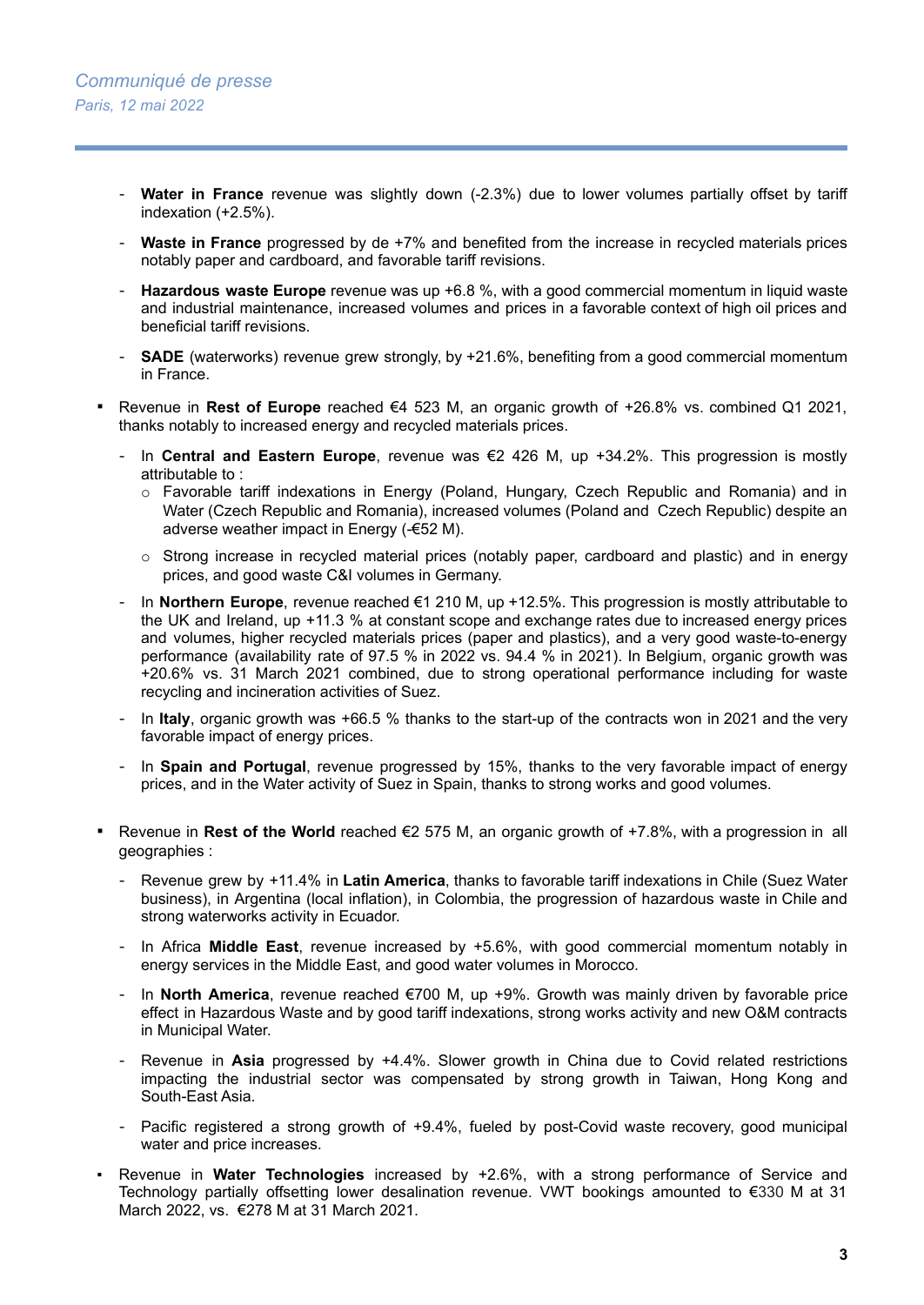*By business, at constant scope and exchange rates, the evolution over the 3 months is as follows:*

- Strong growth in Energy, +38.5% driven by energy price increases (heat and electricity) and favorable tariff revisions.
- Solid growth in Waste, +11.5% including the impact of recyclate prices for +4.0 %, price increases for +3.4%, and good volumes (+1.7%).
- Water revenue increased by +5.3% thanks to tariff indexation.

## EBITDA reached €1 456 M vs. €1 356 M in Q1 2021 combined and €1 078 M in Q1 2021 reported.

- EBITDA grew by +33.4 % vs. 31 March 2021 reported at constant exchange rates, due to a perimeter effect of +€276 M mainly coming from the integration of Suez activities and from an organic growth of +7.8 %.
- Compared to 31 March combined, EBITDA increased by +7.6 % at constant scope and exchange rates.

## *EBITDA evolution by effect was as follows:*

- Exchange rate effect was +€19 M, reflecting mainly the evolution of Czech, UK, Chinese and US currencies partially offset by a decrease of Latin American and Middle east currencies.
- The scope effect was -€22 M including mainly the impact of the integration of Osis by Sarp offset by the asset divestitures in Scandinavia in 2021 and, on Suez side, by the asset divestitures in Australia and the remedies in the EU (hazardous waste business in France accounted for as assets for sale).
- The Commerce / Volumes / Works effect reached +€22 M.
- The weather impact was -€27 M mainly in Energy in Central and Eastern Europe due to a mild winter.
- The energy price impact was +€13 M, due to the increase in heat and electricity prices net of higher fuel costs (of which gasoil and CO2).
- The recycled materials price impact reached +€36 M, and came mainly from the increase of recycled paper and cardboard prices in France and Northern Europe.
- Price cost squeeze effect was -€49 M.
- Efficiency gains and synergies contributed for a total of +€108 M, of which :
- Efficiency gains amounted to  $€87$  M, mainly from operational efficiencies (60 %), purchasing (30 %), and in all geographies: France (30 %), Rest of Europe (34 %), Rest of the World (25 %), Headquarters (7 %) and Water Technologies (4 %).
- Synergies coming from Suez integration reached €21 M.
- **Current EBIT at 31 March 2022 reached €692 M, up +18.0 % at constant scope and exchange rates compared to 31, March 2021 combined.**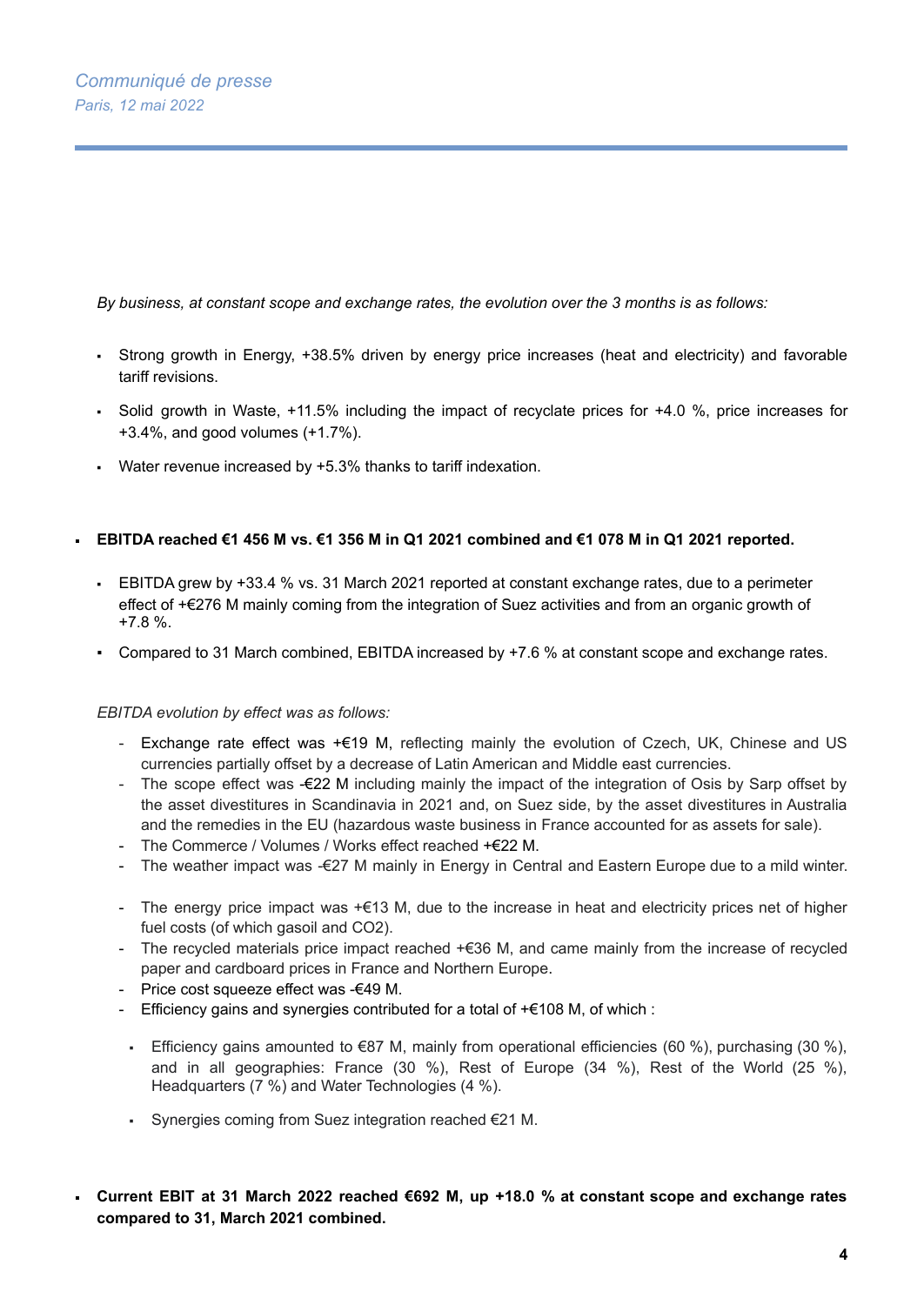Current EBIT progression compared to 31, March 2021 combined was +€107 M (+18 %) at constant scope and exchange rates thanks to:

- Strong EBITDA growth (+€103 M at constant scope and exchange rates).
- The impact of Operating Financial Assets reimbursements and slight D&A increase vs. Q1 2021.
- A favorable impact coming from "Provisions, Fair value adjustments and other" including higher capital gains on industrial asset divestitures, due to an asset disposal in Australia.

Exchange rate effect on Current EBIT was +€7 M.

- Net Financial debt was €21 284 M at 31 March 2022, vs. €9 532 M at 31 December 2021, due to:
	- Seasonal variation of net free cash-flow for -€451 M.
	- The impact of Suez acquisition for -€10 235 M including the incoming debt from Suez at 18 January 2022 for -€9 504 M and the tender offer for -€9 318 M minus the divestiture of some assets of Suez Group to the Consortium on 31 January 2022 for +€8 018 M.
	- Net financial investments excluding Suez acquisition for -€20M (including acquisition costs and incoming debt)
	- Suez hybrid debt reimbursement for -€513 M
	- An unfavorable exchange rate effect -€215 M at 31 March 2022.

▪ **Guidance\* confirmed**

Without extension of the conflict beyond the Ukrainian territory and without significant change in the energy supply conditions in Europe, the Group's 2022 prospects are confirmed:

\*\*\*\*\*\*\*\*\*\*

- Solid organic revenue growth
- Efficiency gains above €350M complemented by €100M of synergies coming from the 1<sup>st</sup> year of integration of Suez
- Organic growth of EBITDA between  $+4\%$  and  $+6\%$
- Current net income group share around  $\epsilon$ 1.1bn, a growth of more than 20%, confirming the earning per share accretion of around 10%\*\*
- Confirmed 2024 EPS accretion of around 40%\*\*
- Leverage ratio around 3x
- Dividend growth in line with current EPS growth

*\* At constant forex*

*<sup>\*\*</sup> Current net income per share after hybrid costs and before PPA*